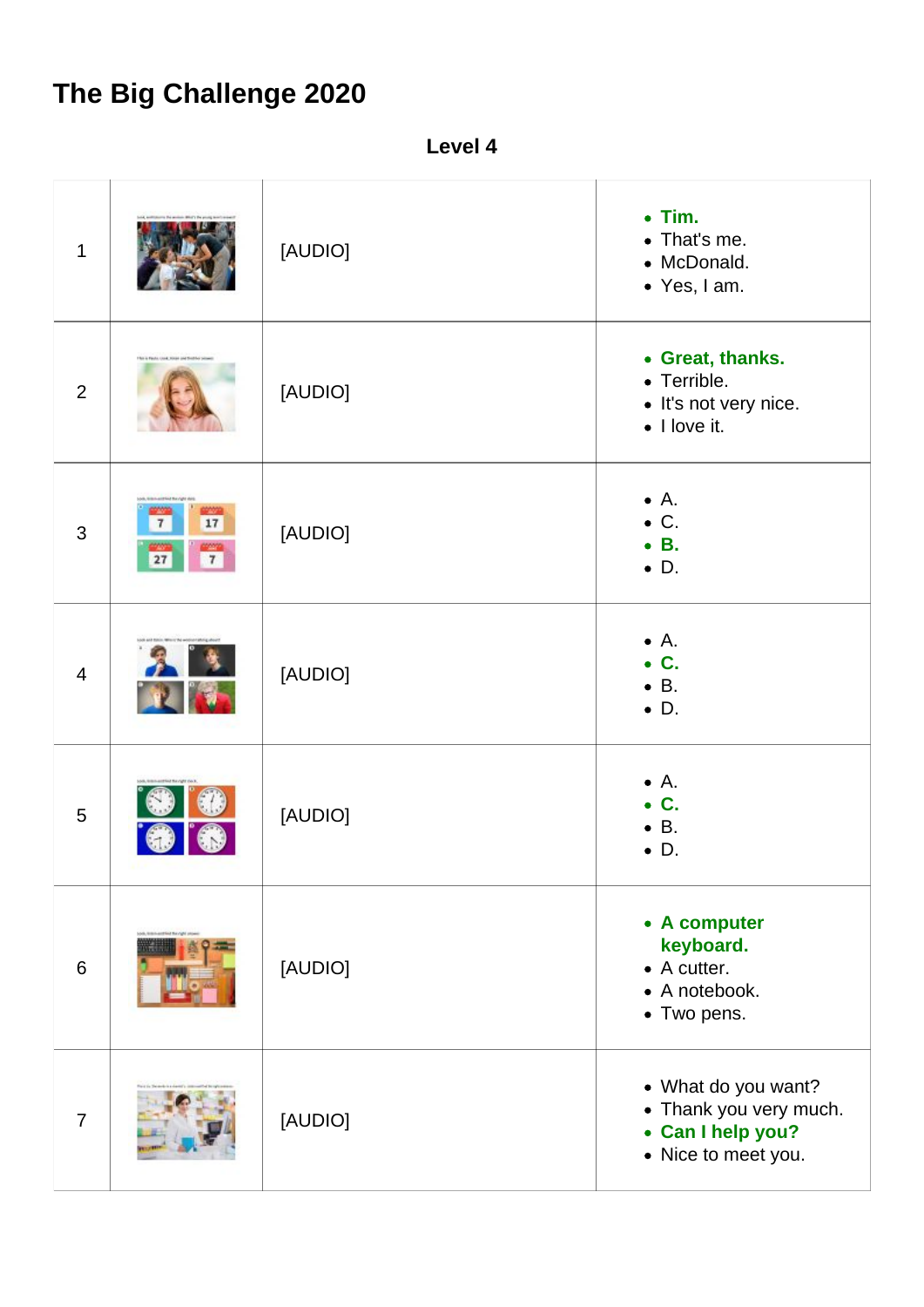| 8     |                                           | [AUDIO] | $\bullet$ A.<br>$\bullet$ C.<br>$\bullet$ B.<br>$\bullet$ D.                                                                      |
|-------|-------------------------------------------|---------|-----------------------------------------------------------------------------------------------------------------------------------|
| $9\,$ | No best is for sale. Once, may nucli-best | [AUDIO] | • £4,085<br>• £4,815<br>• £4,850<br>• £14,850                                                                                     |
| 10    |                                           | [AUDIO] | • Welcome home!<br>• Have a nice trip!<br>• Did you have a good<br>time?<br>· I hope you win.                                     |
| 11    | ica ma vight smow                         | [AUDIO] | • 1946<br>• 1930<br>• 1866<br>• 1936                                                                                              |
| 12    |                                           | [AUDIO] | $\bullet$ A.<br>$\bullet$ C.<br>$\bullet$ B.<br>$\bullet$ D                                                                       |
| 13    |                                           | [AUDIO] | • Until I go to university.<br>• I finish work at about 9<br>pm.<br>• Since I left school.<br>• It's hard work but I<br>enjoy it. |
| 14    |                                           | [AUDIO] | • The other girl is angry.<br>• The text message isn't<br>funny<br>• Her friend isn't<br>working.<br>• Her phone doesn't<br>work. |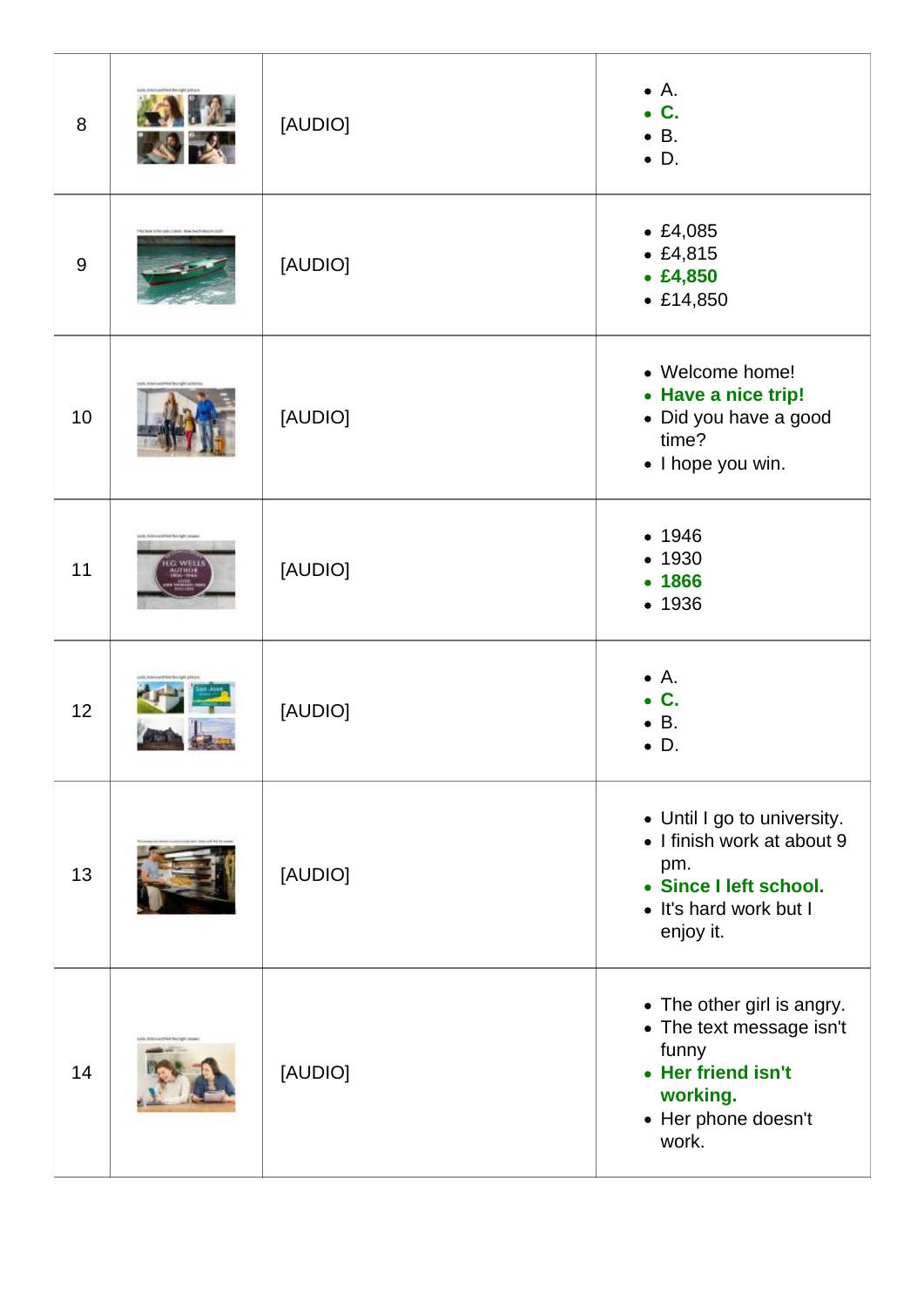| 15 |                                                         | [AUDIO] | $\bullet$ A.<br>$\bullet$ C.<br>$\bullet$ B.<br>$\bullet$ D.                                                                                                                                                                                                                           |
|----|---------------------------------------------------------|---------|----------------------------------------------------------------------------------------------------------------------------------------------------------------------------------------------------------------------------------------------------------------------------------------|
| 16 |                                                         | [AUDIO] | $\bullet$ A.<br>$\bullet$ C.<br>$\bullet$ B.<br>$\bullet$ D.                                                                                                                                                                                                                           |
| 17 |                                                         | [AUDIO] | $\bullet$ A.<br>$\bullet$ C.<br>$\bullet$ B.<br>$\bullet$ D.                                                                                                                                                                                                                           |
| 18 | This is maken Contact by har and that the true perdense | [AUDIO] | • Helen bought<br>something online<br>and it hasn't arrived<br>yet.<br>• Helen was expecting<br>visitors today but they<br>never came.<br>• A friend came to visit<br>Helen today but Helen<br>didn't answer the door.<br>• Helen was at home<br>today and heard the<br>doorbell ring. |
| 19 |                                                         | [AUDIO] | $\bullet$ A.<br>$\bullet$ C.<br>$\bullet$ B.<br>$\bullet$ D.                                                                                                                                                                                                                           |
| 20 |                                                         | [AUDIO] | $\bullet$ A.<br>$\bullet$ C.<br>$\bullet$ B.<br>$\bullet$ D.                                                                                                                                                                                                                           |
| 21 |                                                         | [AUDIO] | $\bullet$ A.<br>$\bullet$ C.<br>$\bullet$ B.<br>$\bullet$ D.                                                                                                                                                                                                                           |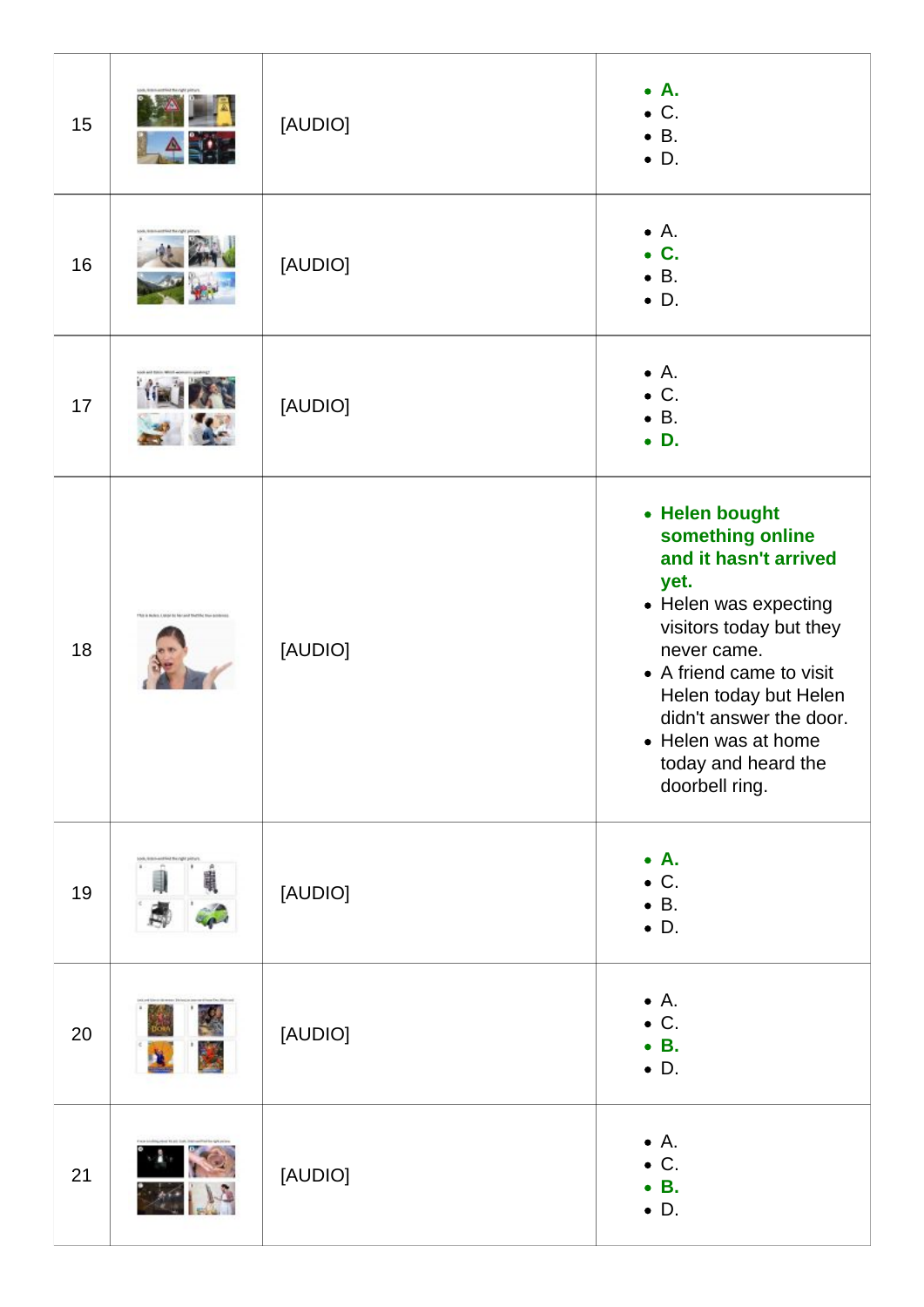| 22 | [AUDIO]          | Listen to the phone conversation.<br>What can Jack say now? | • Put the phone back!<br>• Don't leave the phone!<br>• Hold the line!<br>• Don't hang up!                                                                                                                   |
|----|------------------|-------------------------------------------------------------|-------------------------------------------------------------------------------------------------------------------------------------------------------------------------------------------------------------|
| 23 | [AUDIO]          | Listen. Where is the conversation<br>taking place?          | • At a railway station.<br>• In a restaurant.<br>• At a theatre.<br>• In a furniture shop.                                                                                                                  |
| 24 |                  | [AUDIO]                                                     | • John slept very well<br>last night.<br>· John didn't wake up<br>very early.<br>• John lives in the<br>country and is<br>visiting a city.<br>• This bed and breakfast<br>is in a quiet country<br>village. |
| 25 | IN MUCH A RAFLER | [AUDIO]                                                     | • A waiter.<br>• A shop assistant.<br>• A tour guide.<br>• A hairdresser.                                                                                                                                   |
| 26 | [AUDIO]          | Listen. What are they talking about?                        | • Renting a bicycle in<br>London.<br>• Booking a hotel room.<br>• Visiting a castle in<br>Scotland.<br>• Entering a marathon.                                                                               |
| 27 | [AUDIO]          | Listen. What does the boy think of<br>Carole?               | • She chooses her<br>words carefully.<br>• She is very intelligent.<br>• She has good<br>intentions.<br>• She is good company.                                                                              |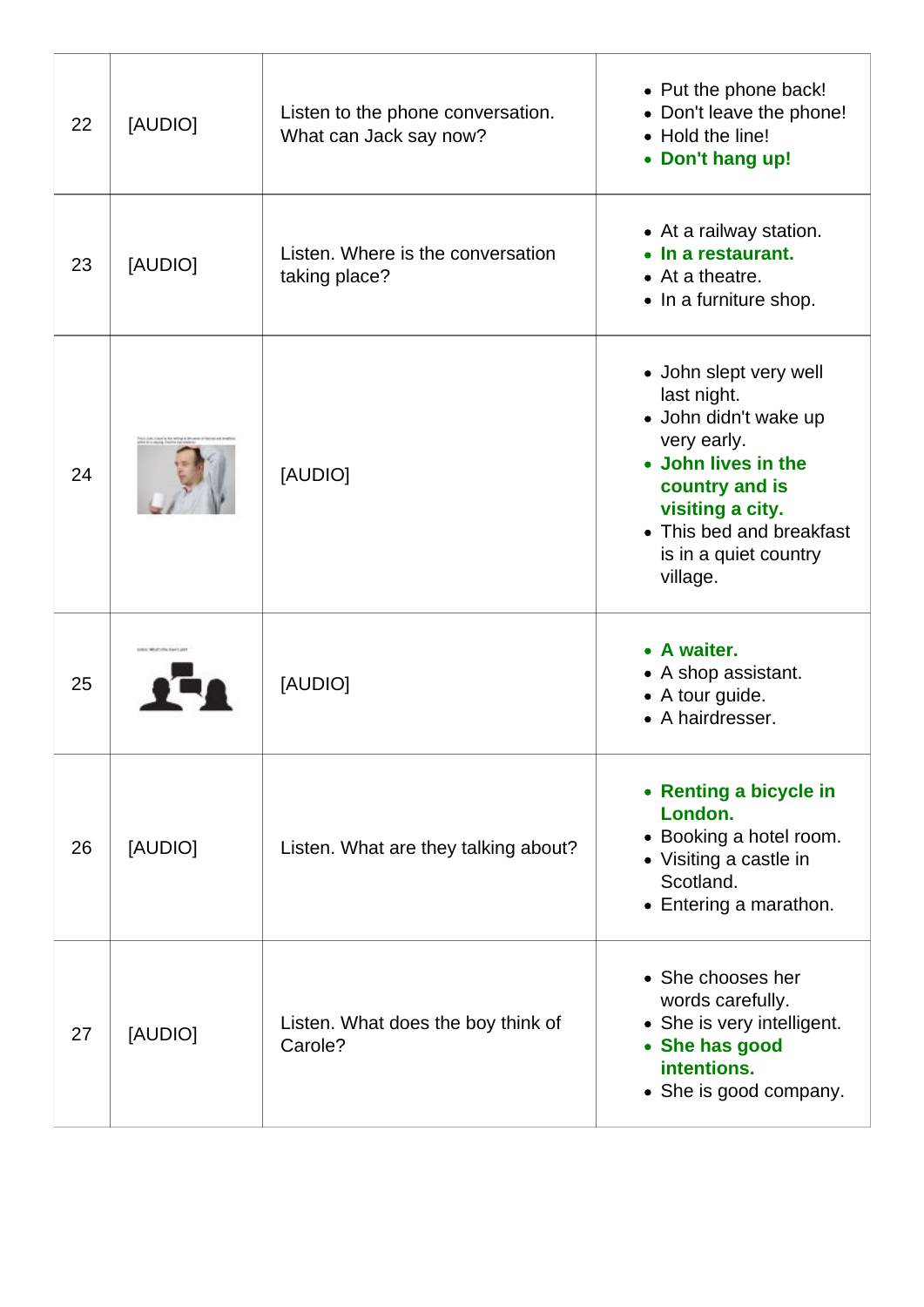| 28 | [AUDIO] | Listen. What can the woman say<br>now?                          | • I'm sorry, I wasn't<br>aware of that.<br>• I'm afraid it doesn't<br>belong to me.<br>• I had no idea you were<br>expecting me.<br>• Excuse me, but<br>nothing has been<br>signed.                                                           |
|----|---------|-----------------------------------------------------------------|-----------------------------------------------------------------------------------------------------------------------------------------------------------------------------------------------------------------------------------------------|
| 29 | [AUDIO] | Listen and find the word that<br>rhymes with the word you hear. | • west<br>• raised<br>• based<br>• guessed                                                                                                                                                                                                    |
| 30 | [AUDIO] | Listen and find the word that<br>completes the list.            | • flowers<br>$\bullet$ eyes<br>• choirs<br>• tries                                                                                                                                                                                            |
| 31 | [AUDIO] | Listen. Which group of words can<br>you hear?                   | • coming so it's<br>• safety cross<br>• nothing's come in<br>• so is safe to                                                                                                                                                                  |
| 32 |         | [AUDIO]                                                         | • Hollywood Boulevard<br>• 42nd Street<br>• Wall Street<br>• Broadway                                                                                                                                                                         |
| 33 |         | [AUDIO]                                                         | • The number of<br>colonies that rebelled<br>against Britain in 1776.<br>• The number of US<br>states just after<br>independence.<br>• The present-day<br>number of US states.<br>• The number of the<br>members of the first<br>US Congress. |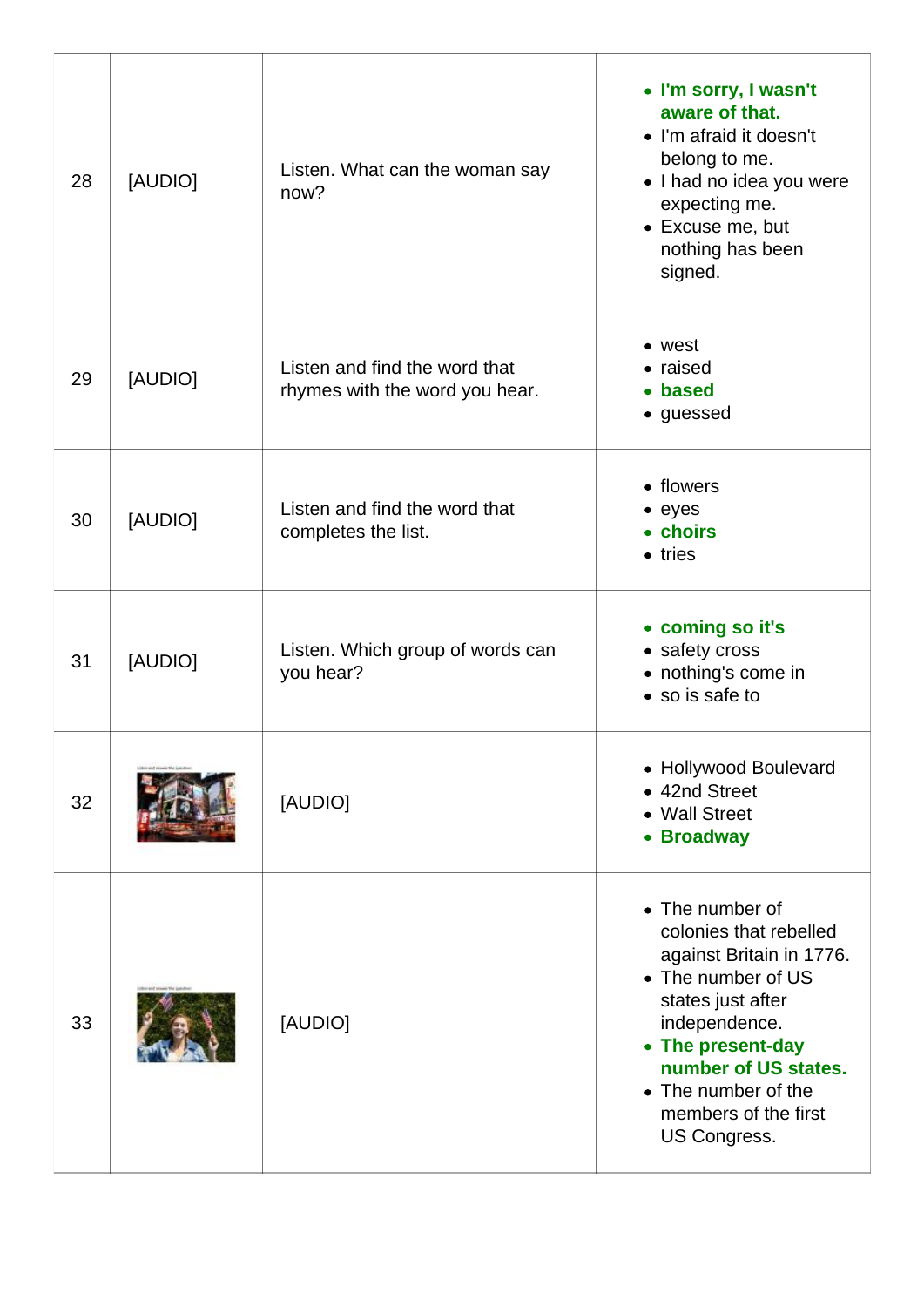| 34 | When they saw the lift wasn't<br>working yesterday, they  walk<br>up the stairs.                                                           | $\bullet$ must<br>$\bullet$ couldn't<br>• had to<br>• have decided to                                          |
|----|--------------------------------------------------------------------------------------------------------------------------------------------|----------------------------------------------------------------------------------------------------------------|
| 35 | your dog twice a day or more?                                                                                                              | • Are you walking<br>• Do you feed<br>• How often does<br>• Who is playing with                                |
| 36 | I think the lion's ill. I put some meat<br>in his enclosure this morning and<br>he still  it.                                              | • doesn't eat<br>• hasn't eaten<br>$\bullet$ is eating<br>· didn't eat                                         |
| 37 | Before the final yesterday,<br>everyone thought the Italian would<br>win but, in fact, he  by an<br>Australian.                            | • was beaten<br>• lost the race<br>• has defeated<br>• was lost                                                |
| 38 | Jane is with her brother who doesn't<br>like her new boyfriend. "I'm sure<br>you'd like him if you  him as<br>well as I do," she's saying. | • would know<br>$\bullet$ know<br>$\bullet$ can know<br>• knew                                                 |
| 39 | "You're cold? I told you so! You<br>me and worn a coat."                                                                                   | • wouldn't listen to<br>• should have listened<br>to<br>• didn't take any advice<br>from<br>• ought to be like |
| 40 | This is not just an article, it is also<br>an advertisement for                                                                            | • watches in general<br>• a fashion website<br>• a Chinese<br>smartwatch<br>• the latest smartphone            |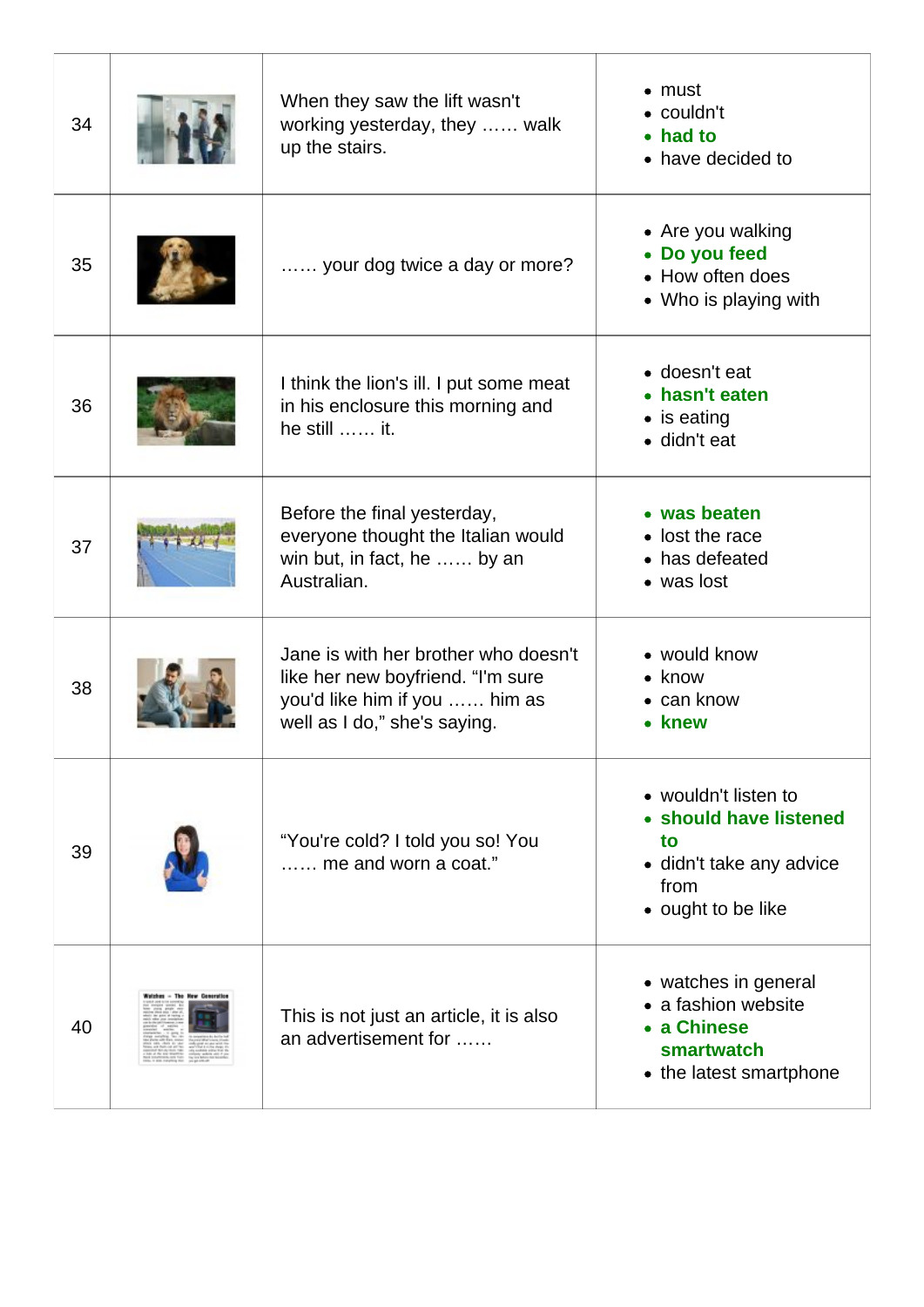| 41 |                             | According to the article, more<br>young people these days                       | • wear watches than<br>before<br>• want to buy watches<br>than in the past<br>• use smartphones<br>rather than watches<br>to tell the time<br>• buy phones because<br>they tell the time                                                                                                                                                 |
|----|-----------------------------|---------------------------------------------------------------------------------|------------------------------------------------------------------------------------------------------------------------------------------------------------------------------------------------------------------------------------------------------------------------------------------------------------------------------------------|
| 42 |                             | According to the information in the<br>article, the SmartTime Black             | • has more functions<br>than other connected<br>watches<br>• is already on sale in<br>most shops<br>• costs 50% less than<br>all its competitors<br>• is very cheap, although<br>less attractive than<br>other watches                                                                                                                   |
| 43 | Walzhes - The New Generally | Find the sentence that does not<br>correspond to information in the<br>article. | • Up to now, people<br>have tended to think<br>that smartwatches are<br>expensive.<br>• Some websites are<br>offering the<br><b>SmartTime Black at a</b><br>discount.<br>• If you wait until next<br>year to buy a<br>SmartTime Black, it<br>will cost you more.<br>• Smartwatches can do<br>many of the things that<br>smartphones can. |
| 44 |                             | What do we know about this photo?                                               | • Helena didn't take it.<br>• It was taken on June<br>29th.<br>• Helena took it.<br>• It shows all the<br>demonstrators.                                                                                                                                                                                                                 |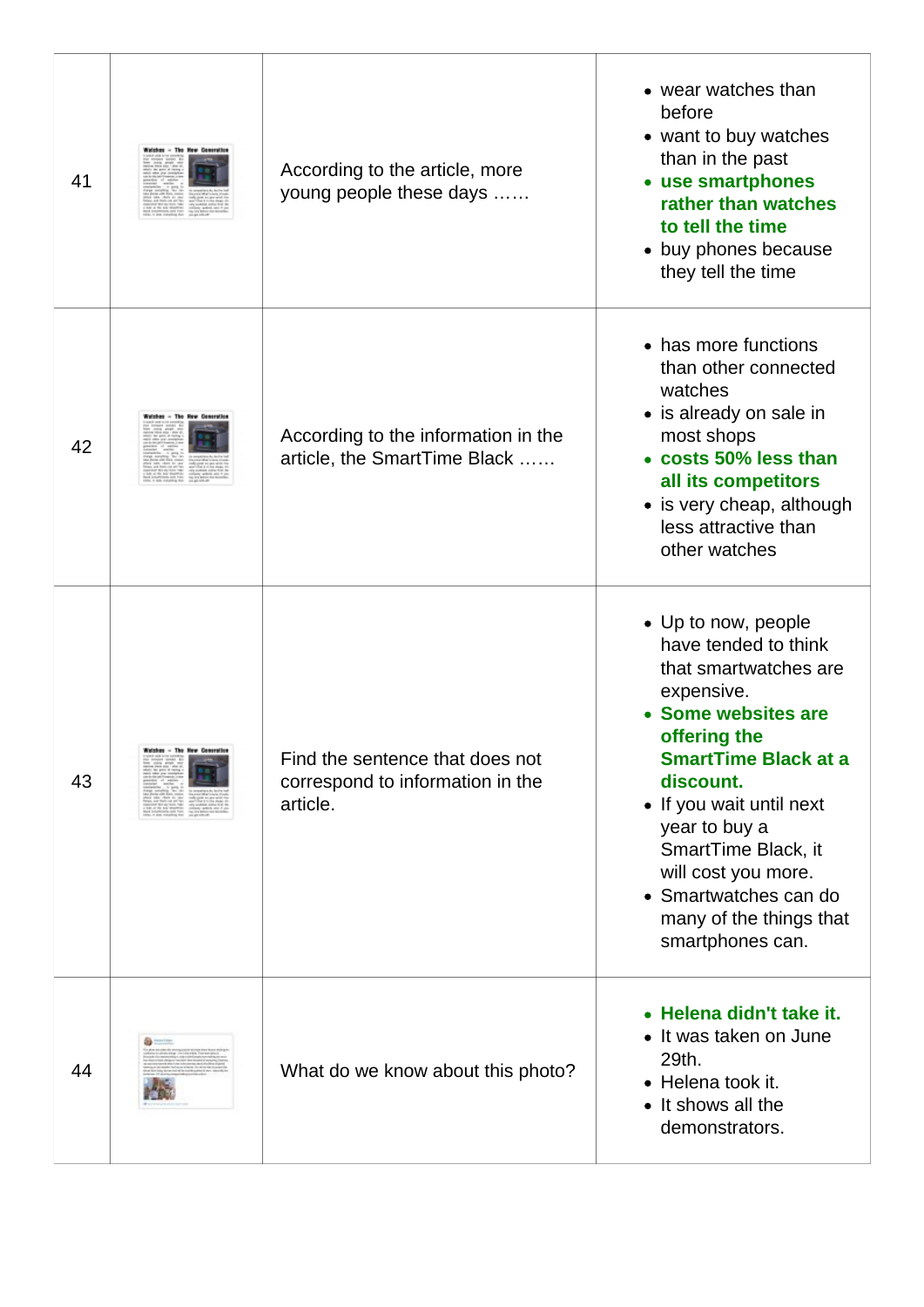| 45 | This morning, Helena                                                                                                                                       | • saw a street<br>demonstration<br>• demonstrated in a<br>hotel<br>• attended a conference<br>• took part in a protest<br>about climate change                                                                                                                                                      |
|----|------------------------------------------------------------------------------------------------------------------------------------------------------------|-----------------------------------------------------------------------------------------------------------------------------------------------------------------------------------------------------------------------------------------------------------------------------------------------------|
| 46 | Helena used to think that                                                                                                                                  | • people weren't talking<br>enough about climate<br>change<br>• taking part in a protest<br>was only a dream<br>• climate change<br>wasn't as serious as<br>some people thought<br>• protesting about<br>climate change<br>wouldn't have any<br>effect                                              |
| 47 | Which sentence corresponds to<br>what Helena might say?                                                                                                    | • "I didn't change my<br>views until I read about<br>global warming."<br>• "It's a good thing that<br>politicians are doing<br>more than just talk."<br>• "The Earth is going to<br>die even if we do<br>something now."<br>• "Climate change is<br>our fault and<br>everyone must take<br>action." |
| 48 | Find the list of words associated<br>with the weather and climate<br>change.                                                                               | • file, earthquake, fire<br>• flood, melt, heatwave<br>• lightning, frame,<br>hurricane<br>• storm, iceberg, basket                                                                                                                                                                                 |
| 49 | The hero of a famous novel by<br>Charles Dickens is an orphan who<br>went to London and was forced to<br>steal by a gang of thieves. What<br>was his name? | • Robinson Crusoe<br>• Robin Hood<br>• Oliver Twist<br>• Guy Fawkes                                                                                                                                                                                                                                 |